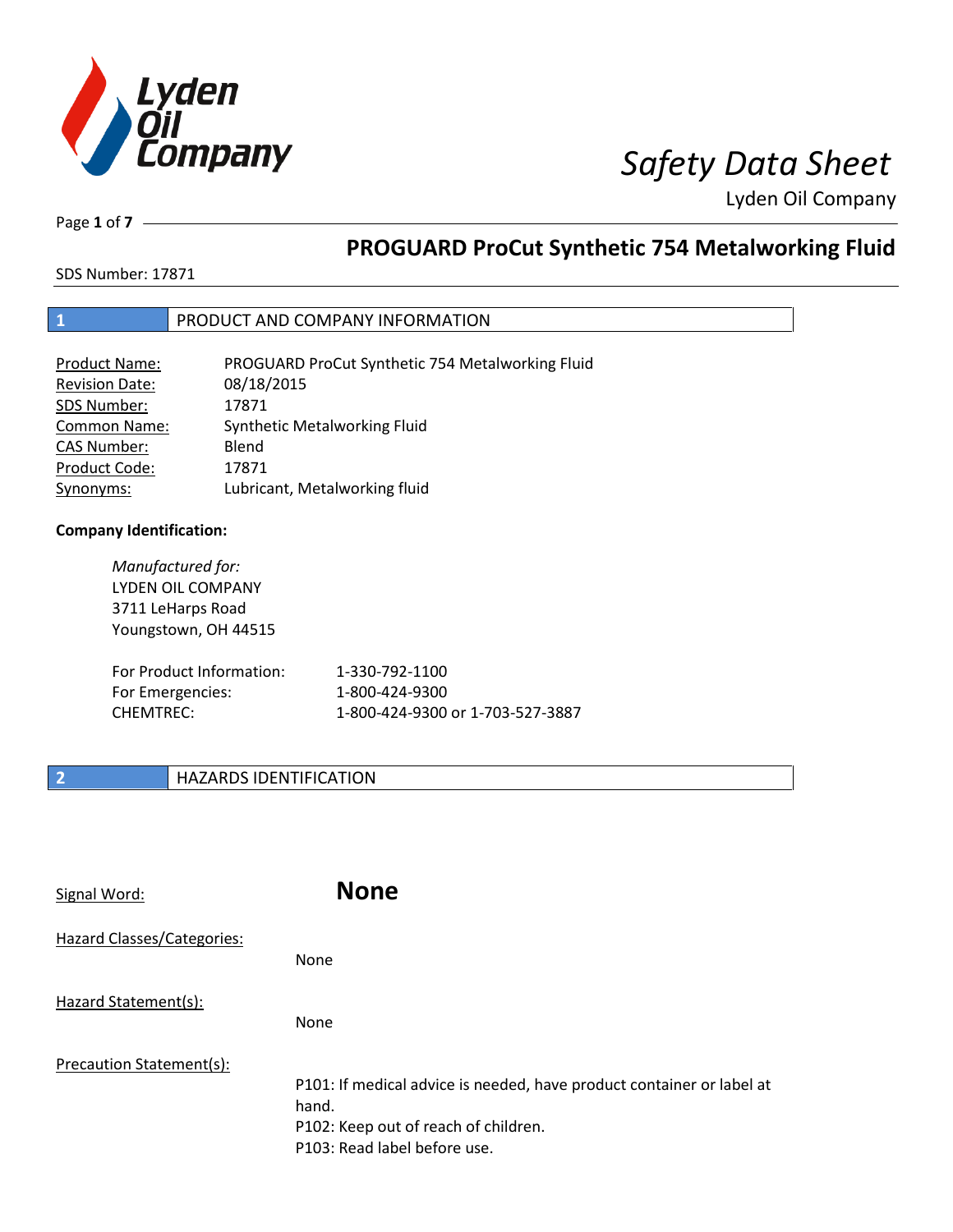

Page **2** of **7**

## **PROGUARD ProCut Synthetic 754 Metalworking Fluid**

SDS Number: 17871

Other Hazard Statement(s):

Repeated exposure may cause skin dryness or cracking.

|  | COMPOSITION / INFORMATION ON INGREDIENTS |  |
|--|------------------------------------------|--|
|--|------------------------------------------|--|

Ingredients:

*Mixture of the substances listed below with nonhazardous additions.*

| <b>Chemical Name</b> | <b>CAS Number</b> | Percentage |
|----------------------|-------------------|------------|
| Alkanolamine         | 141-43-5          | 1-5        |
| Triethanolamine      | 102-71-6          | $5 - 10$   |

*\*Any concentration shown as a range is to protect confidentiality or is due to batch variation.*

| <b>FIRST AID MEASURES</b>          |
|------------------------------------|
| Description of First Aid Measures: |

| Inhalation:   |                                                                                                                   |
|---------------|-------------------------------------------------------------------------------------------------------------------|
|               | If symptoms develop, move victim to fresh air. If symptoms persist,<br>obtain medical attention.                  |
| Skin Contact: |                                                                                                                   |
|               | Wash with soap and water. Remove contaminated clothing and wash<br>before reuse. Get medical attention if needed. |
| Eye Contact:  |                                                                                                                   |
|               | Rinse opened eye for several minutes under running water. If<br>symptoms persist, consult medical attention.      |
| Ingestion:    |                                                                                                                   |
|               | Rinse mouth with water. If symptoms develop, obtain medical<br>attention.                                         |
|               |                                                                                                                   |

Symptoms and Effects, both acute and delayed:

No further relevent data available.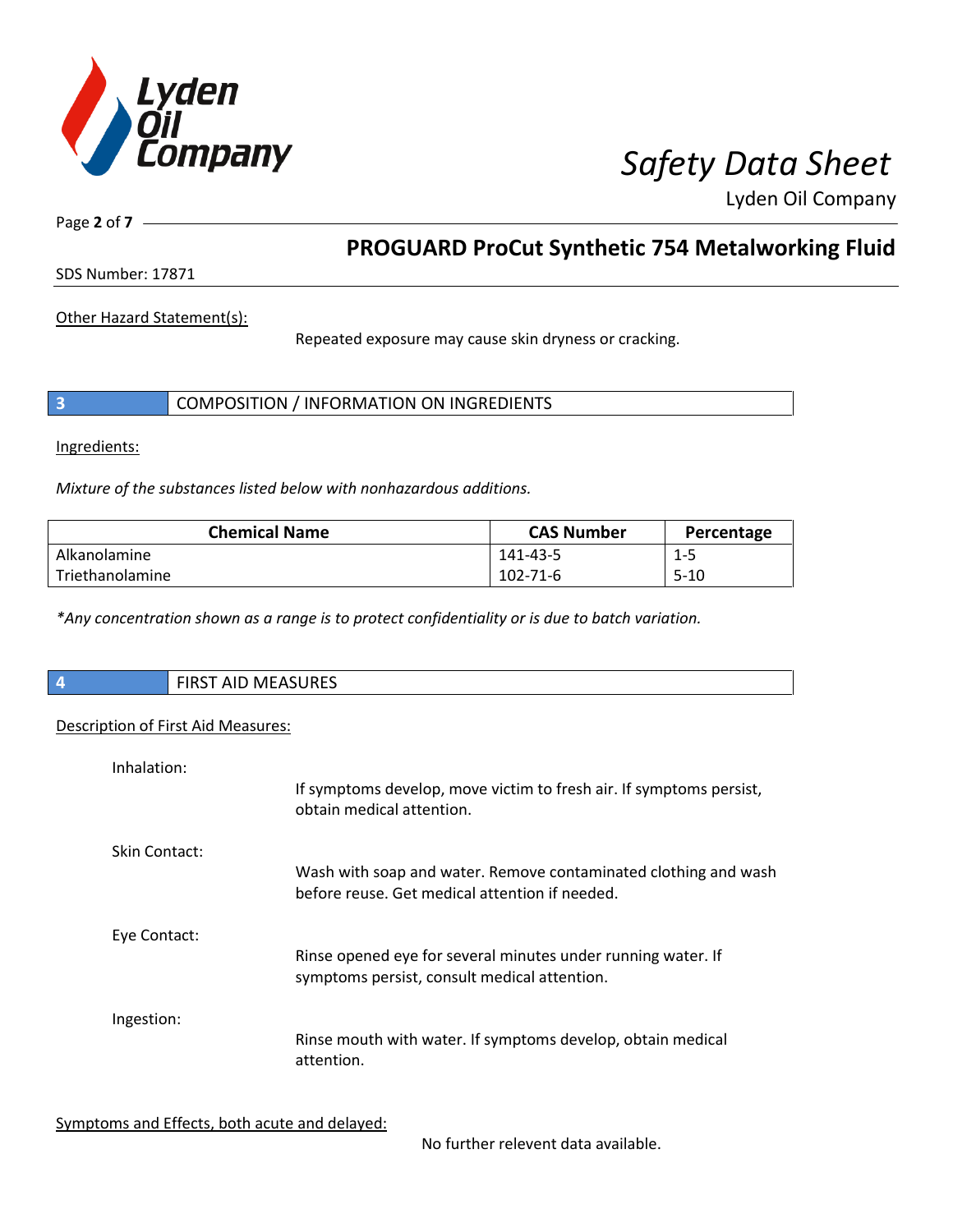

Page **3** of **7**

Lyden Oil Company

|                                                       | <b>PROGUARD ProCut Synthetic 754 Metalworking Fluid</b>                                                                                                                                           |
|-------------------------------------------------------|---------------------------------------------------------------------------------------------------------------------------------------------------------------------------------------------------|
| <b>SDS Number: 17871</b>                              |                                                                                                                                                                                                   |
| <b>Recommended Actions:</b>                           | Treat symptomatically. Call a doctor or poison<br>control center for guidance.                                                                                                                    |
| FIRE FIGHTING MEASURES<br>5                           |                                                                                                                                                                                                   |
| Recommended Fire-Extinguishing Equipment:             | Use dry powder, foam, or carbon dioxide fire<br>extinguishers. Water may be ineffective in fighting<br>an oil fire unless used by experienced fire fighters.                                      |
| Possible Hazards During a Fire:                       | Hazardous combustion products may include: A<br>complex mixture of airborne solid and liquid<br>particulates and gases (smoke). Carbon monoxide.<br>Unidentified organic and inorganic compounds. |
| Recommendations to Firefighters:                      | No special measures required.                                                                                                                                                                     |
| <b>ACCIDENTAL RELEASE MEASURES</b><br>$6\phantom{1}6$ |                                                                                                                                                                                                   |
| <b>Personal Precautions:</b>                          | Avoid contact with skin, eyes, and clothing.<br>Keep away from sources of ignition.                                                                                                               |
| <b>Emergency Procedures:</b>                          | Contain spilled material, collect in suitable and<br>properly labled containers.                                                                                                                  |
| <b>Environmental Precautions:</b>                     | Do not allow to reach sewage system or any water<br>course.<br>Do not allow to enter ground waters.                                                                                               |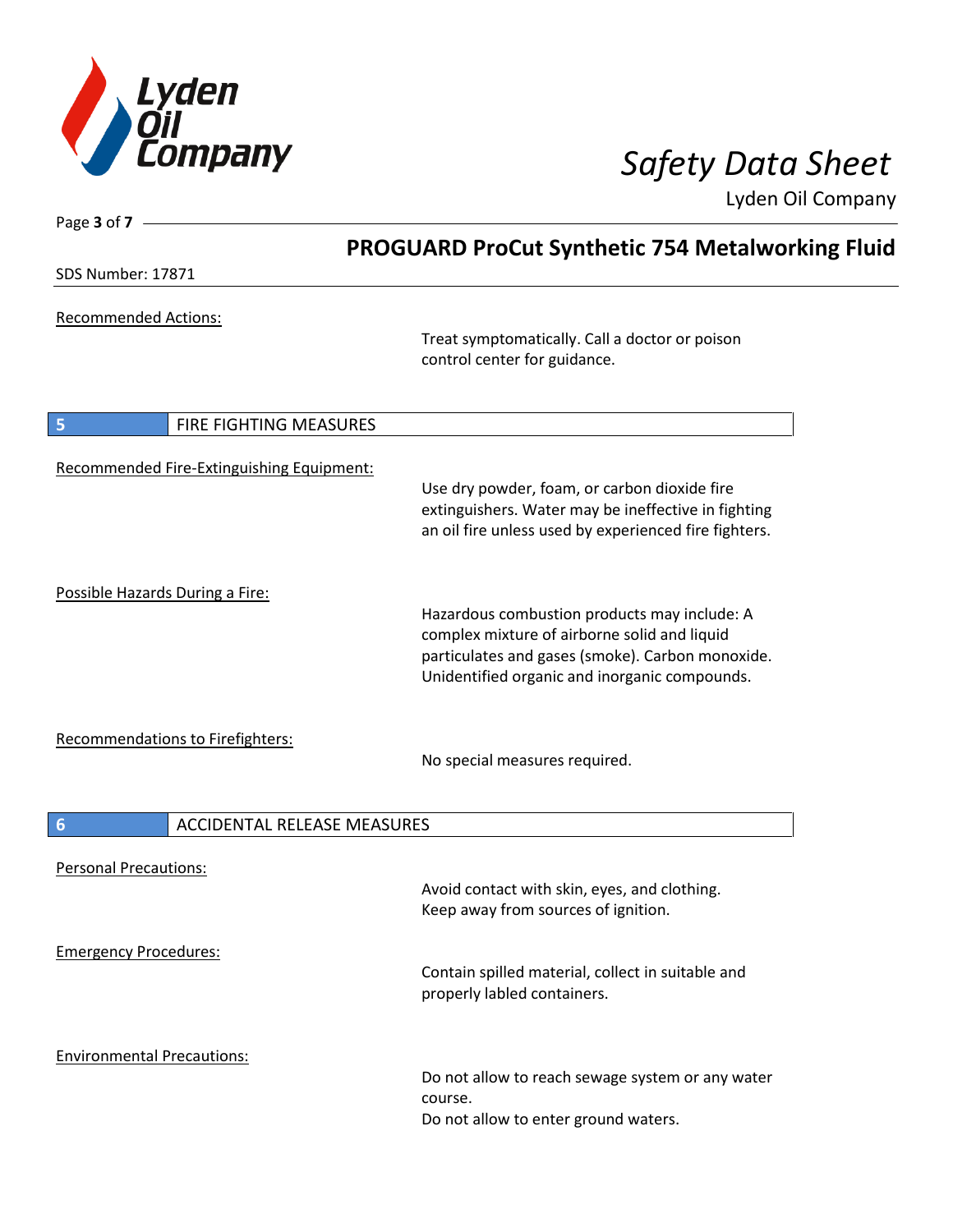

SDS Number: 17871

Page **4** of **7**

### Cleanup Procedures:

Pick up excess with inert absorbant material.

**PROGUARD ProCut Synthetic 754 Metalworking Fluid**

**7** HANDLING AND STORAGE

Handling Precautions:

Handle with care and avoid spillage on the floor. Do not cut, weld, drill, grind, braze, or solder container.

Storage Requirements:

Keep container tightly sealed. Keep away from sources of ignition.

### **8** EXPOSURE CONTROLS / PERSONAL PROTECTION

Exposure Limits:

-102-71-6 Triethanolamine (5-10%):

ACGIH TLV –  $5mg/m<sup>3</sup>$ 

Engineering Controls:

All ventilation should be designed in accordance with OSHA standard (29 CFR 1910.94).

Personal Protective Equipment:

Wash hands before breaks and at the end of work. Use safety glasses and gloves.

### **9** PHYSICAL AND CHEMICAL PROPERTIES

| Blue                 |
|----------------------|
| Liquid               |
| Sweet                |
| Data not available   |
| 9.1 (at 5% in water) |
| Data not available   |
| $105^\circ$ F        |
|                      |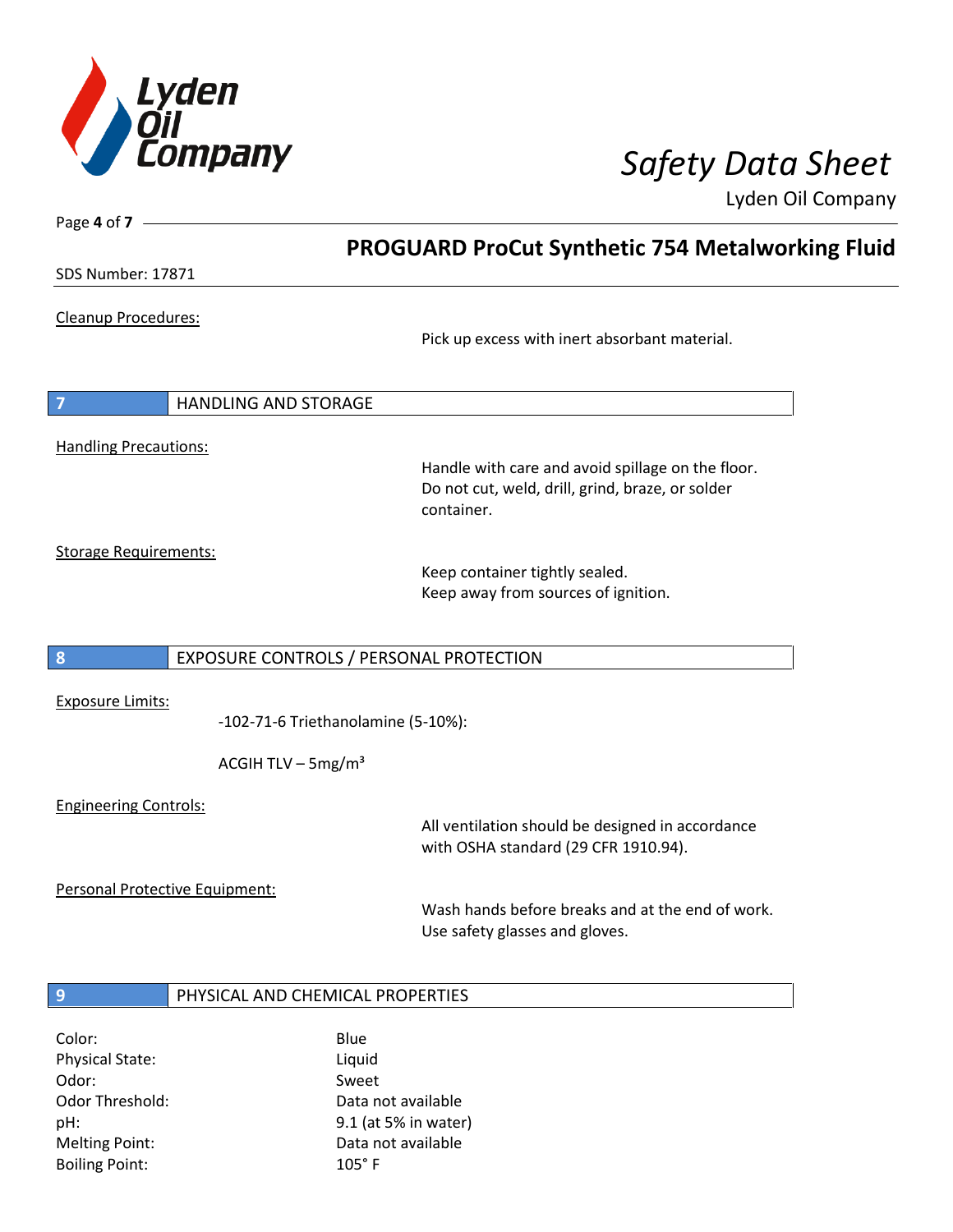

Page **5** of **7**

## **PROGUARD ProCut Synthetic 754 Metalworking Fluid**

### SDS Number: 17871

| <b>Boiling Range:</b>      | Data not available        |
|----------------------------|---------------------------|
| <b>Flash Point:</b>        | <b>None</b>               |
| <b>Evaporation Rate:</b>   | Data not available        |
| Flammability:              | Data not available        |
| Flammability Limits:       | Data not available        |
| Vapor Pressure:            | Data not available        |
| Vapor Density:             | Data not available        |
| <b>Relative Density:</b>   | 1.08 (where water = $1$ ) |
| Solubilities:              | Insoluble in water        |
| Partition Coefficient:     | Data not available        |
| Auto-Ignition Temperature: | Data not available        |
| Decomposition Temperature: | Data not available        |
| Viscosity:                 | Data not available        |
|                            |                           |

# **10** STABILITY AND REACTIVITY Stability: Stable under normal conditions. Reactivity: Not reactive under normal conditions. Conditions to Avoid: Extreme temperature, sparks, open flame, and direct sunlight. Hazardous Reactions: No known hazardous reactions. Incompatible Materials: No further relevant information available. Decomposition Products: Hazardous decomposition products are not expected to form.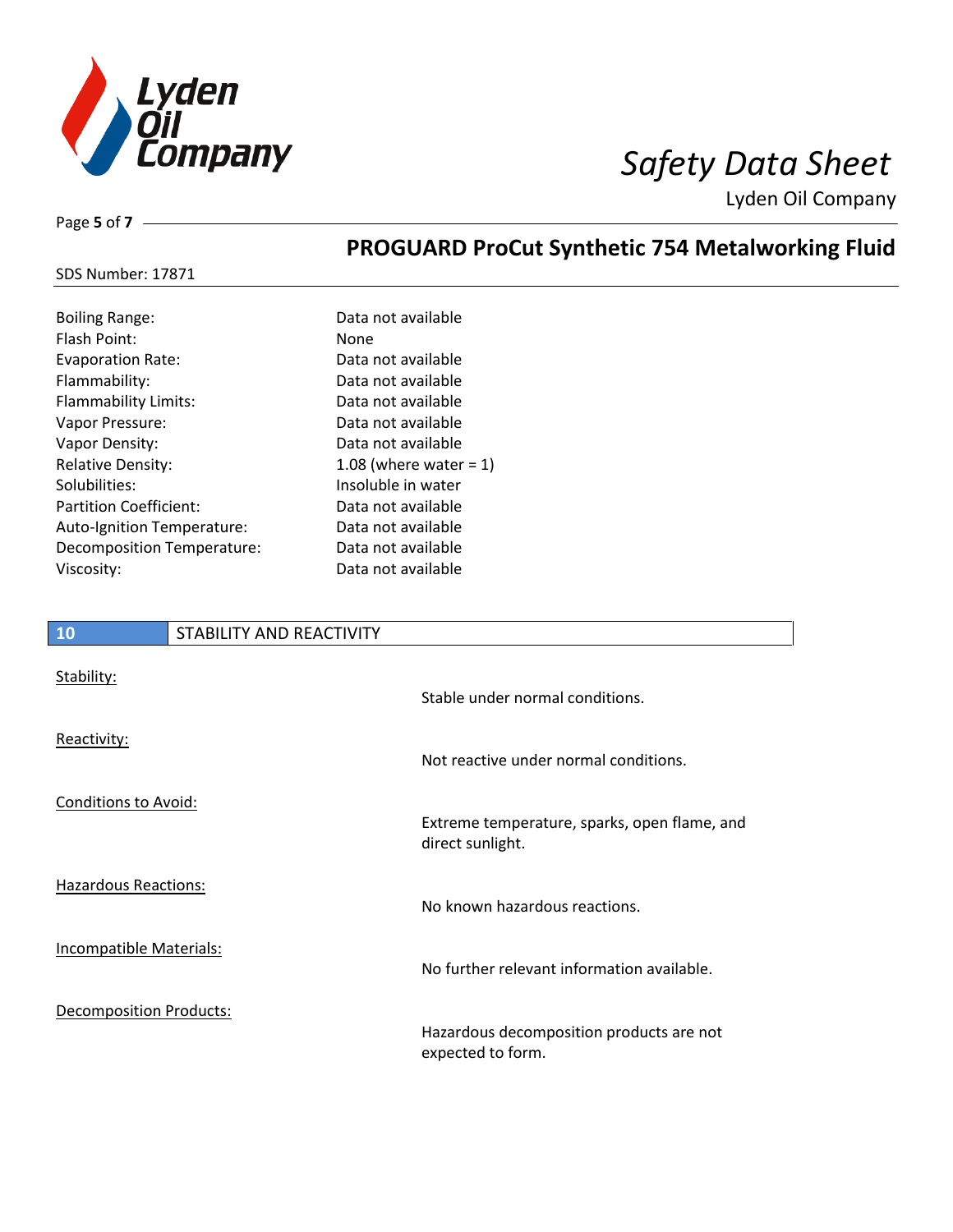

**PROGUARD ProCut Synthetic 754 Metalworking Fluid**

Lyden Oil Company

SDS Number: 17871

Page **6** of **7**

| 11                                                         | <b>TOXICOLOGICAL INFORMATION</b>                     |                                                                                                                           |
|------------------------------------------------------------|------------------------------------------------------|---------------------------------------------------------------------------------------------------------------------------|
| Routes of Exposure:                                        |                                                      |                                                                                                                           |
|                                                            |                                                      | Skin and eye contact are the primary routes of<br>exposure although exposure may occur following<br>accidental ingestion. |
| <b>Exposure Effects:</b>                                   |                                                      | Repeated skin contact may cause dermatitis or an<br>oil acne.                                                             |
| <b>Measures of Toxicity:</b>                               |                                                      | No test data available.                                                                                                   |
|                                                            | Carcinogenic/Mutagenic Precautions:                  | Non-carcinogenic and not expected to be<br>mutagentic.                                                                    |
| 12                                                         | <b>ECOLOGICAL INFORMATION</b>                        |                                                                                                                           |
|                                                            |                                                      |                                                                                                                           |
| <b>Ecological Precautions:</b>                             |                                                      | Avoid exposing to the environment.                                                                                        |
| <b>Ecological Effects:</b>                                 | No specific environmental or aquatic data available. |                                                                                                                           |
|                                                            |                                                      |                                                                                                                           |
| 13<br>Disposal Methods:                                    | DISPOSAL CONSIDERATIONS                              | Dispose of waste material in accordance with all                                                                          |
|                                                            |                                                      | local, state, and federal requirements.                                                                                   |
| <b>Disposal Containers:</b><br><b>Special Precautions:</b> |                                                      | Use properly approved container for disposal.                                                                             |